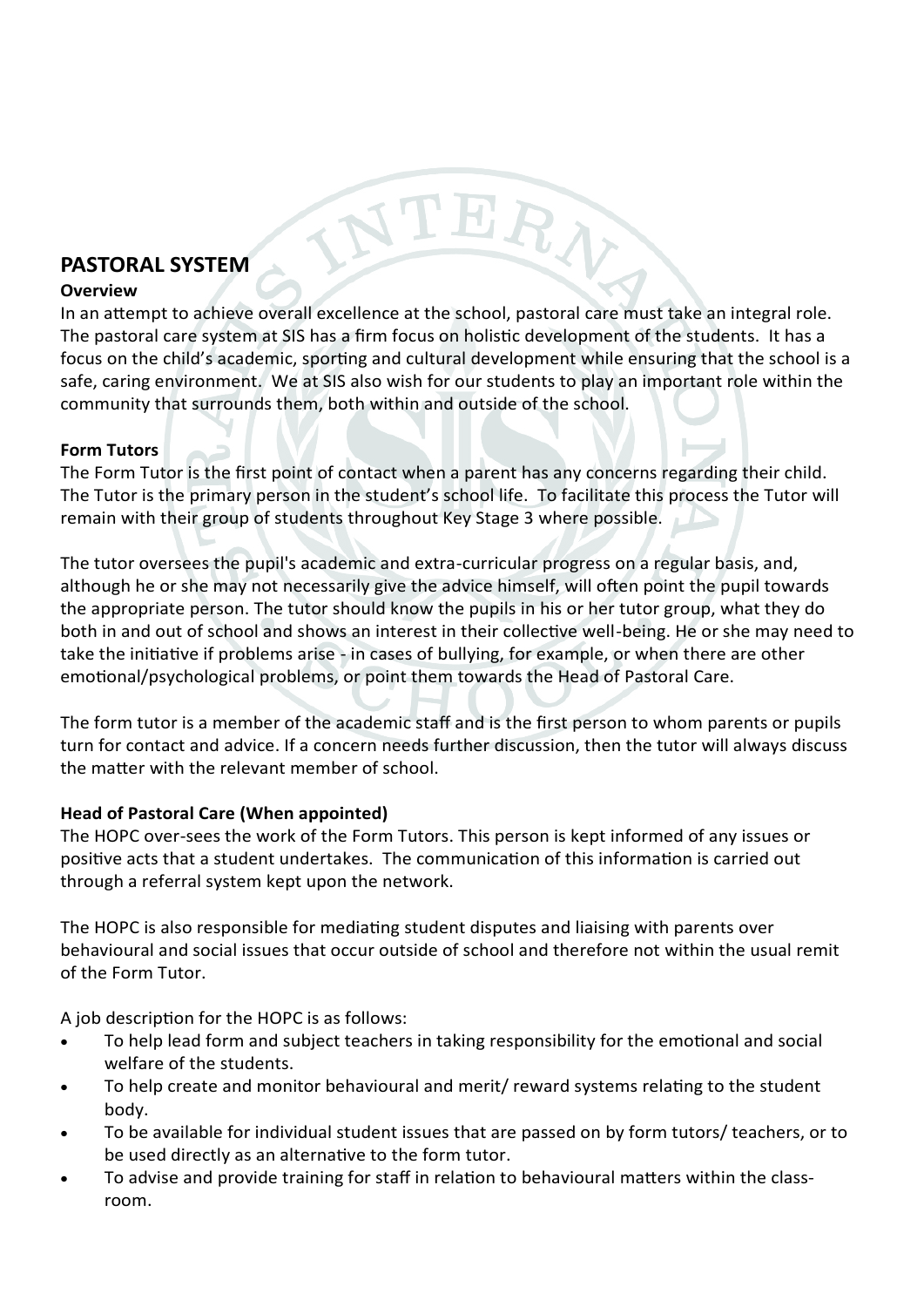- To take a role in dealing with any child protection issues that may arise.
- To initiate records of achievement and other appropriate systems.
- To be responsible for the delivery of PSHE and Citizenship in the school through a variety of means, including discrete lessons or assemblies where appropriate.
- To lead in the identification and provision for any student with a particular educational or behavioural need.

### **The House System**

Every student at SIS belongs to one of four Houses; Harimau, Rusa, Burung Kenyalang or Naga, and are given a house by the HOPC upon their admission. The most important aspect of the House system is the Inter-House Competitions. These are conducted in the academic, cultural and sporting realms. All competitions and merits contribute towards a House winner at the end of the year. The emphasis of these competitions is on both excellence and participation. These competitions provide students with an opportunity to excel in their areas of expertise due to the wide nature of the competitions on offer as well as a chance for the less able students to gain valuable points for their House. Furthermore, they allow students to develop their leadership skills and work in a team environment. These are all skills that are actively sought by future employers.

### **PSHE and Citizenship**

### Definitions of PSHE & Citizenship

The PSHE and Citizenship curriculum aims to prepare all children for the opportunities, responsibilities and experiences of life, now and in the future. These include:

- Helping children to become responsible and active citizens of the global community
- Promoting equal opportunities and respect for themselves and others
- Promoting self-esteem and emotional well-being
- Helping children to form and maintain effective relationships
- Equipping children with the necessary knowledge, skills and understanding to make informed and healthy choices
- Promoting and developing their spiritual, moral, social and cultural development

# **Aims**

The PSHE and Citizenship curriculum aims to support the raising of achievement. The four main aims as set out in the National Curriculum are:

- Developing confidence and responsibility and making the most of their abilities.
- Preparing to play a role as active citizens.
- Developing a healthy, safer lifestyle.
- Developing good relationships and respecting differences between people.

# **Whole school approach**

PSHE and Citizenship will be delivered throughout the curriculum, through both discrete (within the curriculum subjects) and indiscrete opportunities. These include assemblies (for which there is a timetable attached to this document), class/group discussions and debates, the school council, visits from outside educators, extra-curricular activities and community service, work experience, special projects and through the SIS school ethos. There is also Form time planned for the academic year 2013-2014, for which teachers will receive regular guidance from the HOPC in how best to support PSHE and Citizenship.

All class and subject teachers are responsible for implementing the ethos of PSHE and Citizenship, in addition to all children in KS3 receiving Citizenship lessons. The coordination and monitoring of PSHE and Citizenship throughout the school is the responsibility of the HOPC. Opportunities should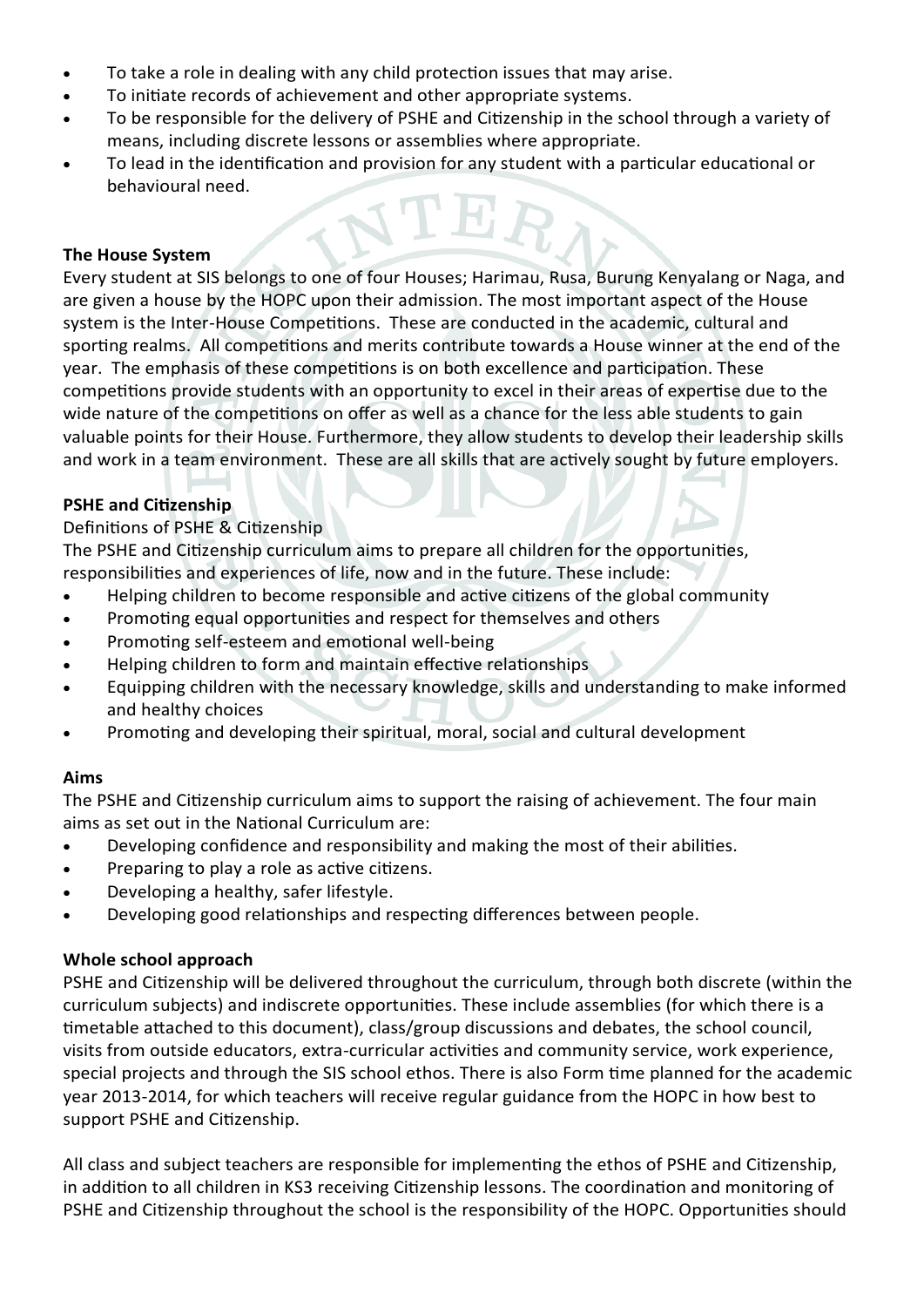also be found to teach aspects of PSHE and Citizenship through other curriculum subjects that lend themselves to such opportunities, for example, the Humanities, Literacy, Science and Cultural Studies. The organisation of this is the responsibility of the class teacher.

Class teachers are also encouraged to use at least one assembly a year as a platform for an aspect of PSHE they feel is suitable for their class.

There is no requirement at this stage for any formal written assessments; however class teachers should ensure opportunities for informal observations to be made, as to a child's personal and social development.

PSHE promotes both the personal and social development of all children. A broad and balanced PSHE curriculum will aim to encompass aspects of health, including sex education and drug education; environmental education, economic and industrial understanding; careers education and guidance; citizenship; development of communication, problem-solving and interpersonal skills.

# **Encouragement of Positive Behaviour**

The school has developed strategies that encourage positive behaviours. These strategies include:

# **Merit Awards**

These are awarded for any work or behaviour that staff feels goes beyond what is the general expectation of a student at SIS All merits will result in one point being awarded to the student's House. Their merits will be tabulated and published every week, and result in prizes and certificates at the end of each half term. These are for the top four in the list, plus outstanding achiever and most improved student.

# **Subject awards**

These are given out at special award ceremonies at the end of each term. Each student has an online Record of Achievement that is kept upon the network. All subject teachers should aim to place an example of work in these folders once a term, which demonstrates excellent achievement for that student. Any photos, certificates or other points of interest should also be saved in order to produce an excellent R.O.A. upon a student's departure from SIS.

In more detail, the merit system for the Secondary school will primarily consist of two facets, one which will award students for general performance in school, and another for more subject based excellence.

In the back of the student's homework diaries, there will be a grid of boxes that will be signed by a teacher if they feel that the student has demonstrated either;

- An excellent piece of homework,
- Demonstrated a superb effort in class which constitutes excellent efforts to classroom discussion as well as written work and
- A social act of kindness, or the like, that deserves to be recognised and encouraged.

To fit with the existing style of recognising the achievements of house groups merits given will also be counted towards the relevant whole school house awards.

Subject teachers are also encouraged to recognise achievement within their classes continually through certificates etc, but also have a prize giving assembly each term, which will also provide an excellent piece of evidence to be put within a student's records of achievement.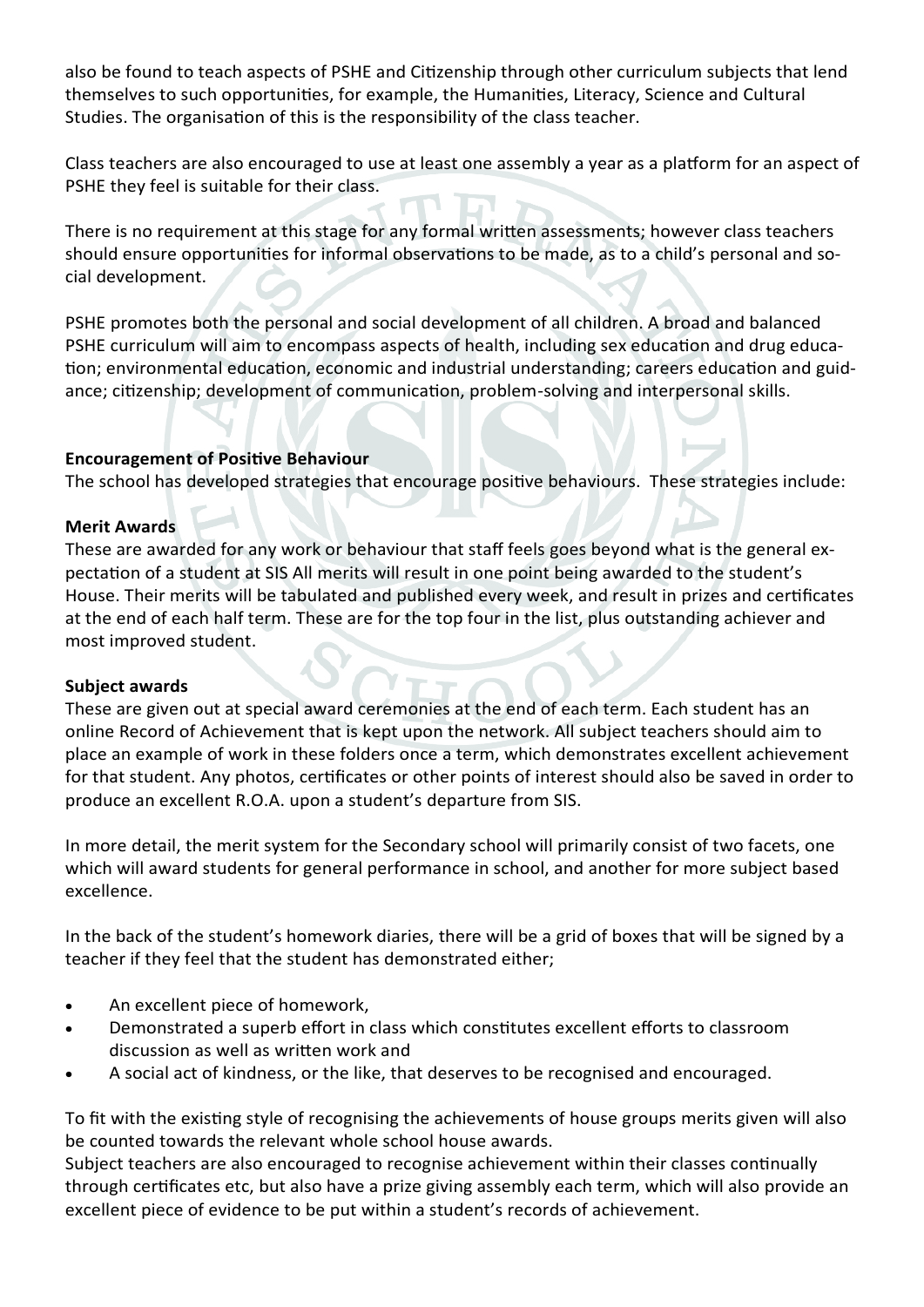Overall the purpose of the merit system will be to encourage and recognise outstanding effort in all areas of school life and provide evidence for future schools or employers of the nature and qualities of the student. Awards and merits will be given with care by teachers and will reflect only instances of excellent achievement, and therefore by their nature will be difficult to attain, as to preserve their importance and not devalue the system.

# **Censure of inappropriate behaviour**

Upon the network is a recording system that monitors student behaviour and achievement. It is an essential part of the school's effort to record and deal with incidents, and of the HOPC's ability to spot trends in behaviour. Staff are encouraged to deal with behavioural issues as and when they arise, but can seek guidance and support from the HOPC whenever they need the support. Information about how to deal with misconduct can be found within the student planner. However, a general overview can be found below.

# **Pupils code of conduct. (See planner for more clarification of actions and consequences)**

- Be punctual and properly prepared for all school activities.
- Be smart in the appearance of your uniform, both in and out of school.
- Show respect.
- Be polite to teachers and do as you are asked without argument. Teachers have a right to use reasonable authority for the benefit for all.
- Respect other pupils and their property. Everyone has a right to feel secure in school and benefit from what is offered.
- Be careful of school property. Everyone can benefit from using school facilities for work and leisure if treated well.
- Be an achiever.
- Classroom conduct. (See planner for more clarification of actions and consequences)
- The classroom code of conduct provides simple guidelines for classroom behaviour which should be the norm throughout the school. Pupils should;
- follow teacher instructions at all times
- enter the classroom in an orderly manner
- get books/pens/equipment out, place bags on the floor
- put a hand up to ask a question and wait to be asked to speak by the teacher. There should be no calling out.
- do not pack away until instructed to do so at the end of a lesson
- stand up on request, place chairs under tables and wait to be told to leave
- ensure that the room is clear of litter
- exit in an orderly manner

Within the student planner is a list of sanctions which are appropriate to specific issues. Each incident will be dealt with on an individual basis. The following table is not exhaustive, but serves as a useful indication of the types of behaviour considered inappropriate, and the possible consequences.

**Behaviour Consequence Level One One off events**

- Late arrival at school
- Contact with home
- Not wearing proper school uniform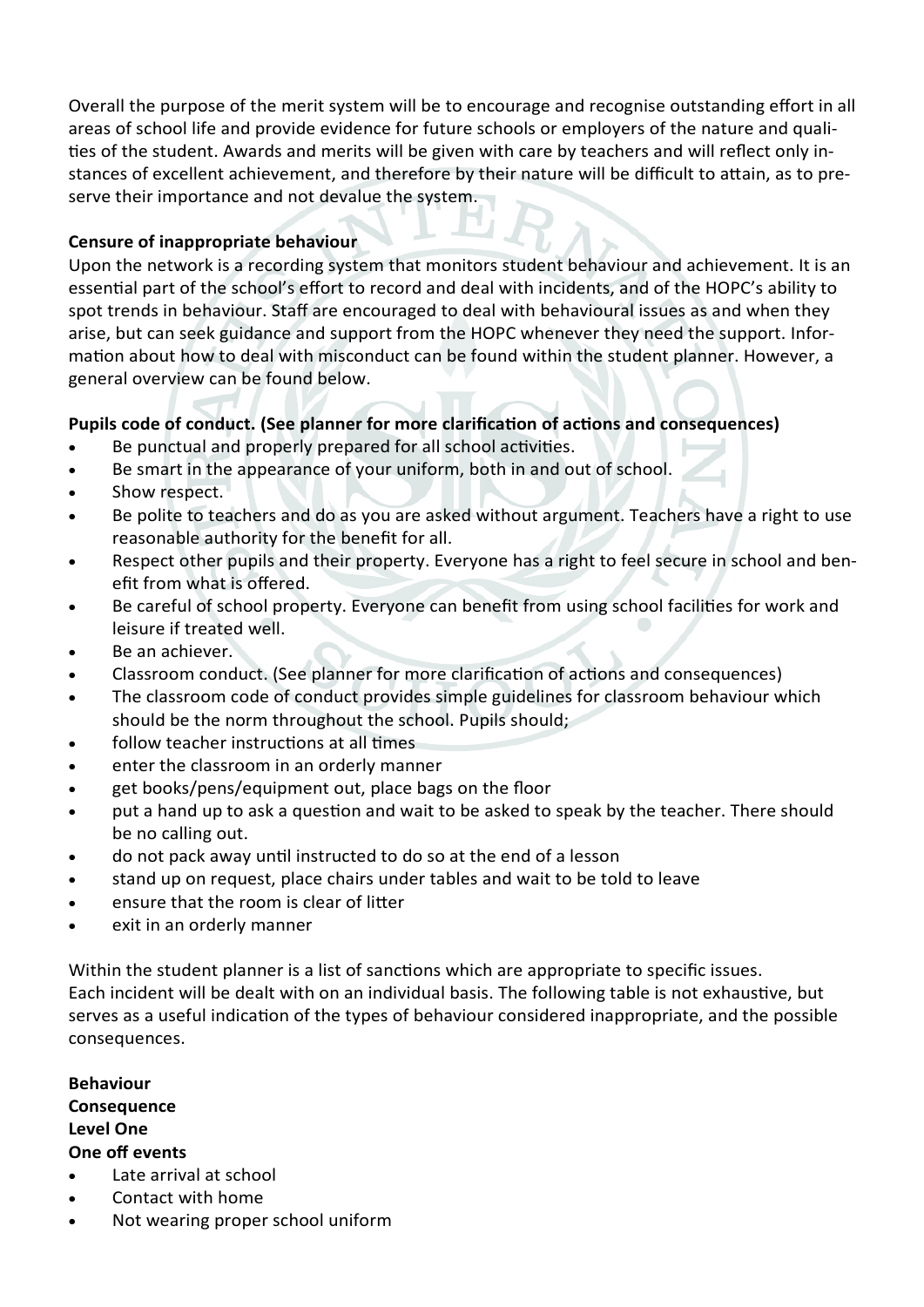- Detention
- No homework or a lack of effort in class
- Lost time to be made up. Record made

#### **Behaviour**

### **Consequence**

#### **Level two**

### **Repeated level one behaviours**

Pastoral team informed. Parents contacted

- Rudeness
- Detention. Pastoral team informed and record made

RA

- Bus misconduct
- Warning letter sent home
- Inappropriate language
- Detention. Record made and Parents contacted

# **Behaviour Consequence**

# **Level three**

### **Repeated level two behaviours**

Parents asked to come to school. H.O.P.C. informed. Contract made

- Falsifying a Parental note In school suspension
- Copying work, plagiarism or cheating Zero scored. Detention. Record made and letter sent home
- Severe disrespect towards a teacher In school suspension
- Smoking or possessing tobacco In school suspension
- Possessing alcohol or mind altering substances Expulsion
- Stealing In school suspension
- Vandalism Payment for repairs or replacement and in school suspension
- Truancy / Bullying or fighting In school suspension
- Racism In school suspension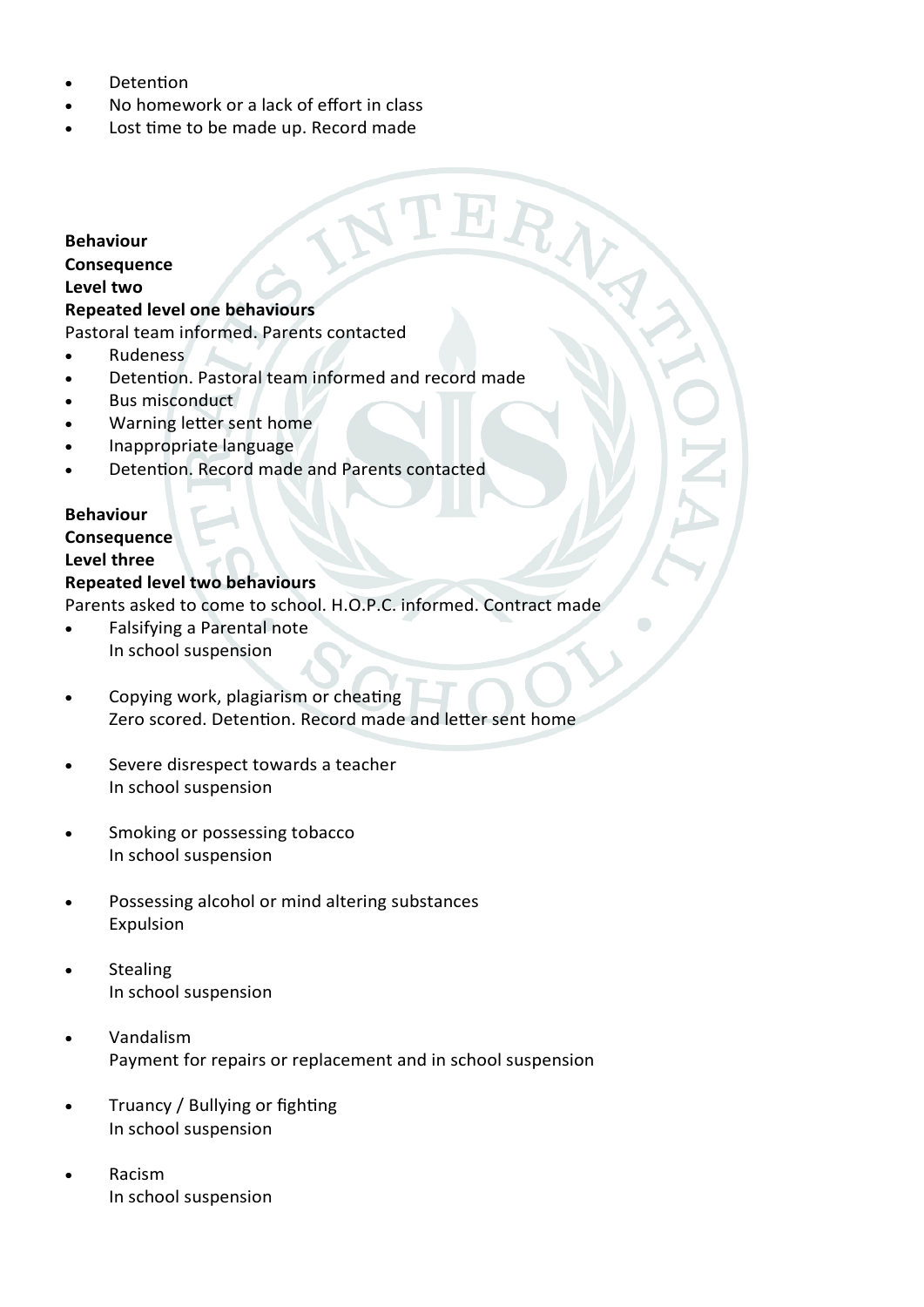All level three sanctions involve the Head of Pastoral Care and Headmaster. Parents will be contacted and if these behaviours persist, a behavioural contract will be amongst the options considered.

### **Unauthorised items**

These items will be confiscated if found during school time. They can be left at reception if accompanied by a note from Parents. The school will not be held responsible for items lost, missing or damaged at school.

- Mobile phones
- Ipods, radios or walkmans
- Personal game systems
- Roller skates, roller blades or skateboards

### **Forbidden items**

These items must not be brought to school. Failure to adhere will result in consequences outlined within the school behavioural policy.

- Real or imitation weapons
- Mind altering substances.ca

# **Monitoring Behaviour and other particular needs**

### **The report card**

If poor behaviours become more regular in their frequency, or if a particular offence is severe enough, the HOPC may deem that a report card is necessary for a fixed period of time. A copy of this is upon the network.

### **SMART cards**

Some students have specific targets, which have been suggested by a member of staff and/or the HOPC, which are then written upon a SMART card that is carried with them during their academic day. Staff should sign the card if the student has fulfilled his or her target during that lesson. They will then hand this to the monitoring HOPC who will decide upon whether the student has progressed from either bronze to silver or silver to gold, or needs to repeat that target.

The SMART card can also be used to help fulfill an IEP. An IEP can be written for students who have been admitted into RISS with prior identification of any SEN, or they can be written by the HOPC for students who have been identified through a termly audit by all staff. All copies of relevant documents are kept upon the network. Extra guidance can be found in the SEN policy.

### **Overall Disciplinary Ethos**

The school will follow the ethos of assertive discipline through therapeutic behavioural management techniques. All staff will undertake INSET which will discuss and teach these methods.

### **Assemblies**

Assemblies will be called regularly where specific presentations, guest speakers or items for discussion will be covered. Form tutors may also decide to use the opportunity to take form assemblies at any point of the academic year. The school has an assembly timetable in place that helps to cover PSHE, citizenship and cultural issues not covered elsewhere in the curriculum.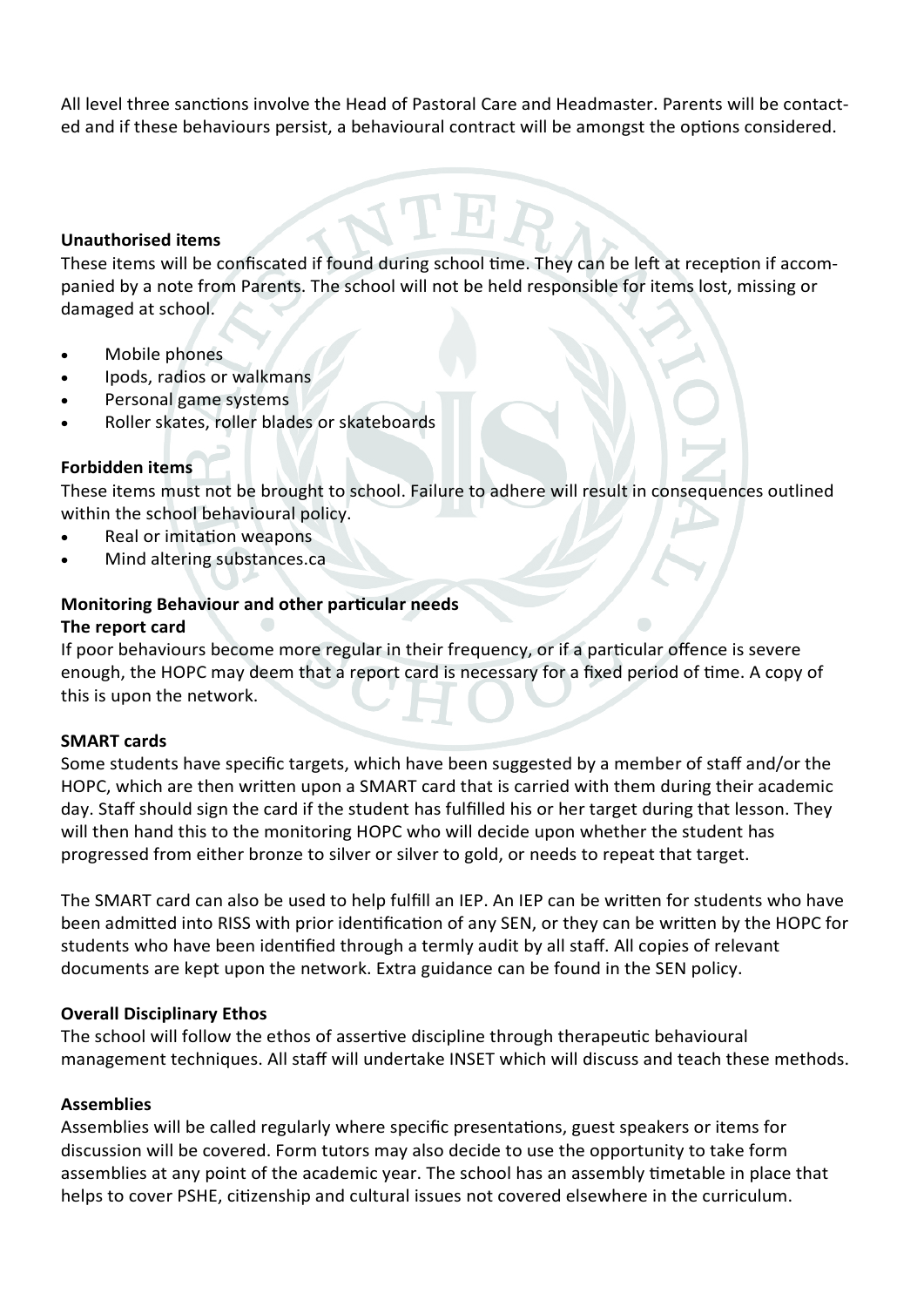# **Developing Leadership and a student voice Rationale:**

Developing leadership in our students depends on our school providing opportunities to learn about ways in which they can make a difference in the world around them. At SIS all students will be provided with opportunities to develop leadership abilities through a range of presentation and service modes. We offer students avenues to explore their potential for personal growth and leadership through working with others, developing teamwork, exploring their interaction and influence within the school community and commitment to valuing and improving the school environment.

 $\mathbf{E} \mathbf{R}$ 

# **Key Principles:**

All students have the potential to develop and demonstrate leadership skills over time. Leadership is developed through learning, guidance, role models and opportunity. Leadership skills, knowledge, attitudes and values can be encouraged and developed through a wide range of school programs and activities.

Leadership opportunities should provide for and encourage equal participation by boys and girls. Student leadership opportunities and roles need to be perceived as valuable by the students and the school.

At the moment, the school has developed a leadership model for the Senior School that has three areas:

- The Student Council
- House Captains

In all of these areas students will be provided with adequate opportunities to display authentic and effective leadership. Furthermore they will be provided with a supportive scaffold from staff who will seek to foster and extend the students leadership potential.

# **i) Student Council**

The council has been made up of elected students from each of the Tutor Groups. This body meets monthly with the Advisor. The purpose of this body has been to provide a link between the student body and the teaching faculty. The council members will act as role models to their peers as well as establishing and implementing programmes and activities that will benefit the school.

Selection of this group was made by peer voting. Each member of the tutor group had the opportunity to cast a vote for the person they felt would best represent them on the council. The term of office will be one academic year. This provides many students with the opportunity to develop their leadership potential. The council members will elect a President who chairs all meetings and a Secretary who will maintain all meeting records.

# **SIS Student Council Mission Statement**

The SIS Student council is a group of students, elected by our peers. Our primary stated goal is to continue to make SIS a great place to be place. We seek to achieve this goal through the following actions:

- Acting as a vehicle for communication between the staff and the students
- Acting as role models to our peers